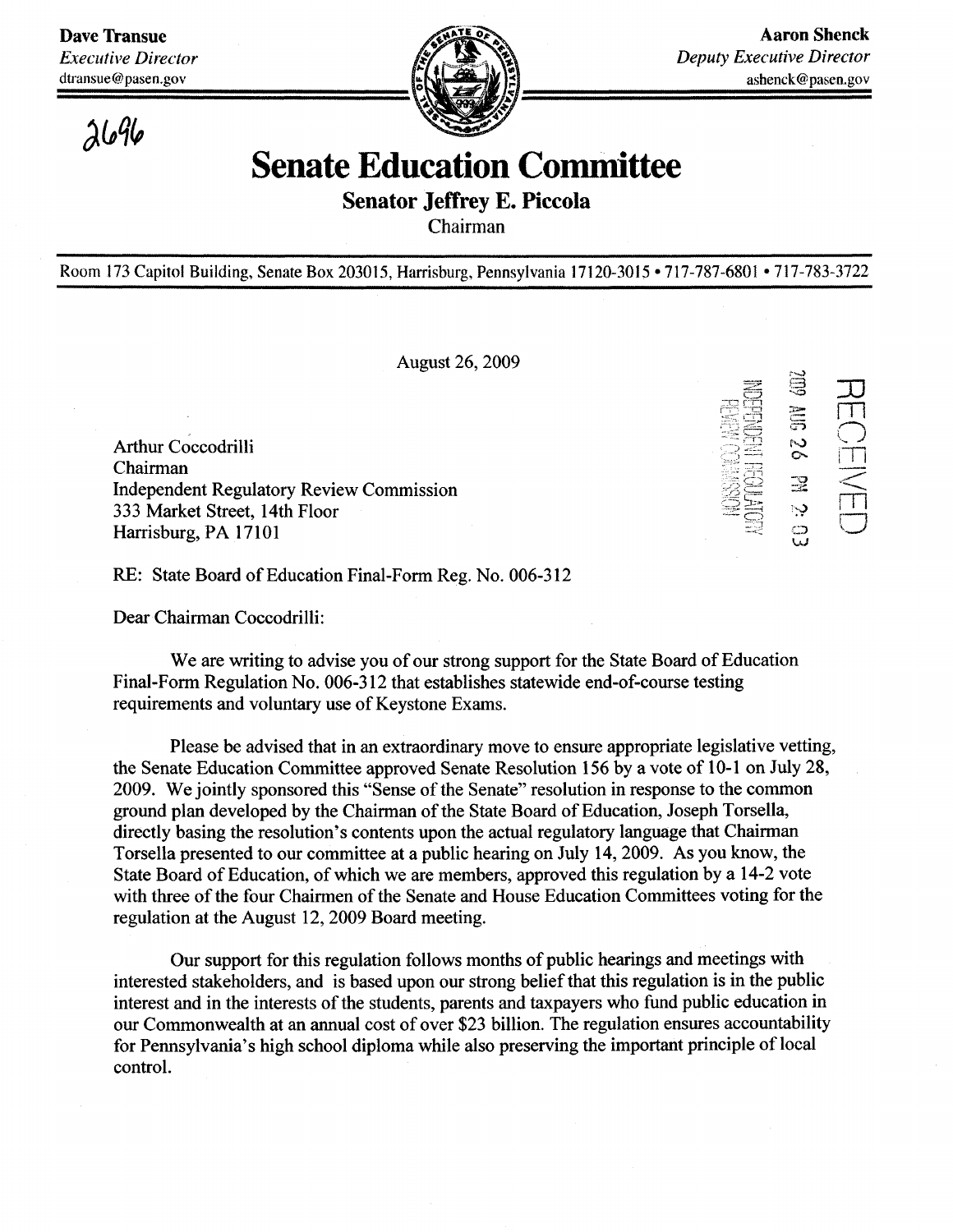Page 2

A copy of Senate Resolution 156 is attached for the Commission's convenience and reference. Please do not hesitate to contact our staff: Dave Transue for Senator Piccola and Eileen Flinn for Senator Dinniman.

Thank you for your consideration of our views in this matter.

Sincerely,



 $\mathcal{E}\cdot\bigcap_{k\leq m}\mathcal{E}$ 

ANDREW E. DINNIMAN MINORITY CHAIRMAN

Cc: Senate Education Committee Members The Honorable James Roebuck The Honorable Joseph Torsella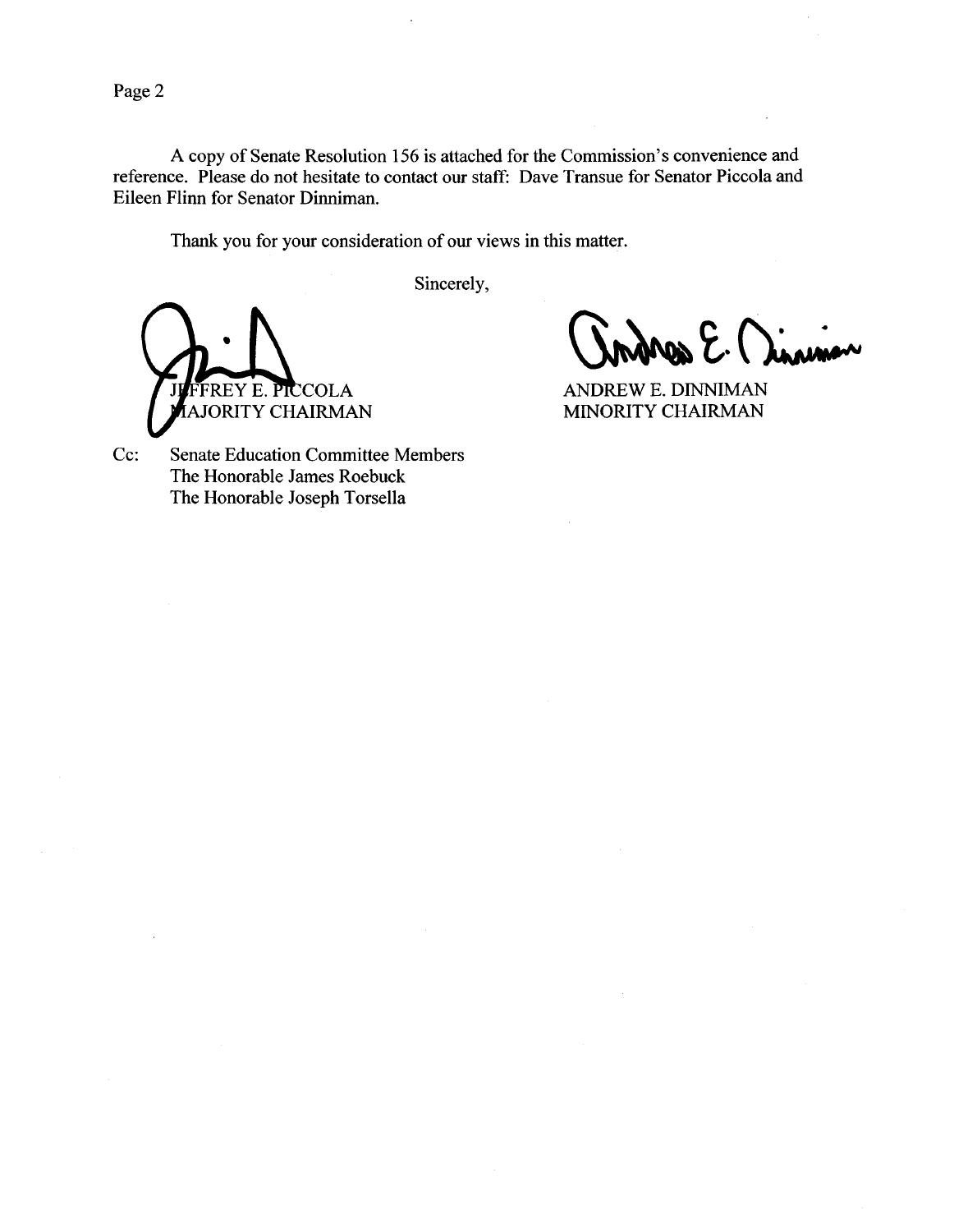### THE GENERAL ASSEMBLY OF PENNSYLVANIA

# SENATE RESOLUTION  $156$  Session of <u>NO.</u> 130 2009

### INTRODUCED BY PICCOLA AND DINNIMAN, JULY 23, 2009

SENATOR PICCOLA, EDUCATION, AS AMENDED, JULY 28, 2009

#### A RESOLUTION

1 Encouraging the State Board of Education to adopt the final-form 2 regulation, Reg. No. 006-312, establishing new high school 3 graduation requirements, and development of voluntary 4 Keystone Exams for use by school districts in this 5 Commonwealth to ensure our high school graduates are ready to 6 compete in the 21st century in our global economy and succeed in the arena of higher education. 8 WHEREAS, A February 2009 study by The Pennsylvania State 9 University found that many of this Commonwealth's 500 school 10 districts failed to appropriately measure whether their students 11 can perform at the 11th grade level in reading and math in order 12 to award high school diplomas; and 13 WHEREAS, One in three high school graduates requires 14 remediation in math or English in the Pennsylvania State System 15 of Higher Education universities and community colleges, costing 16 taxpayers \$24 million annually; and 17 WHEREAS, In the 2006-2007 school year, 43% of the students 18 who graduated from Pennsylvania high schools had not scored at 19 grade level in the 11th grade math and reading Pennsylvania 20 System of School Assessment (PSSA); and 21 WHEREAS, Pennsylvania began moving toward a system of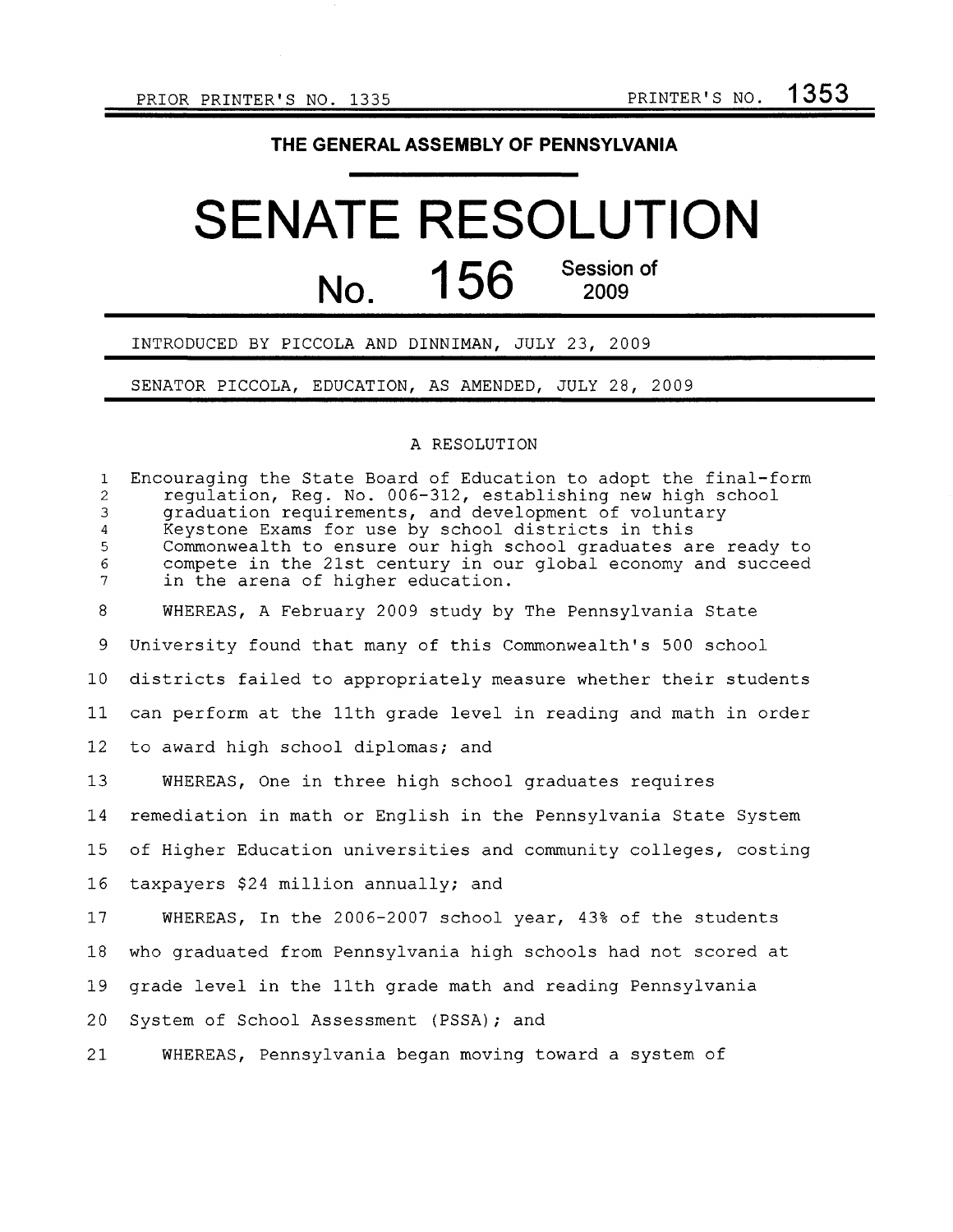1 accountability in public education with Executive Order 1996-6 2 on September 30, 1996, which formed the Governor's Advisory 3 Commission on Academic Standards; and

4 WHEREAS, This strong commitment to building accountability 5 has been bipartisan through Republican and Democratic 6 administrations; and

7 WHEREAS, The first set of standards, Reading, Writing, 8 Speaking and Listening and Mathematics, went into effect January 9 16, 1999; and

10 WHEREAS, The PSSA was developed in the 2000-2001 school year 11 to assess the academic standards and became the mechanism by 12 which the Commonwealth complies with the No Child Left Behind 13 Act of 2001 (NCLB); and

14 WHEREAS, As a natural extension of the creation of the 15 standards and first level of assessments in the system of 16 accountability for the almost \$23 billion of Federal, State and 17 local dollars spent each year on public education, the State 18 Board of Education in May 2007 announced its plans to consider 19 the development of Graduation Competency Assessments (GCAs); and 20 WHEREAS, From May 2007 through May 2008, the State Board of 21 Education held 22 meetings and public hearings with legislators, 22 parents, teachers, students, administrators, school board 23 members, business leaders and taxpayers and heard testimony and 24 concerns regarding GCAs; and

25 WHEREAS, In May 2008, the State Board of Education published 26 proposed regulations implementing GCAs and received 934 letters, 27 e-mails and resolutions in response to the proposed regulations; 28 and

29 WHEREAS, From May 2008 through May 2009, the State Board of 30 Education had 15 additional meetings and public hearings and

20090SR0156PN1353 - 2 -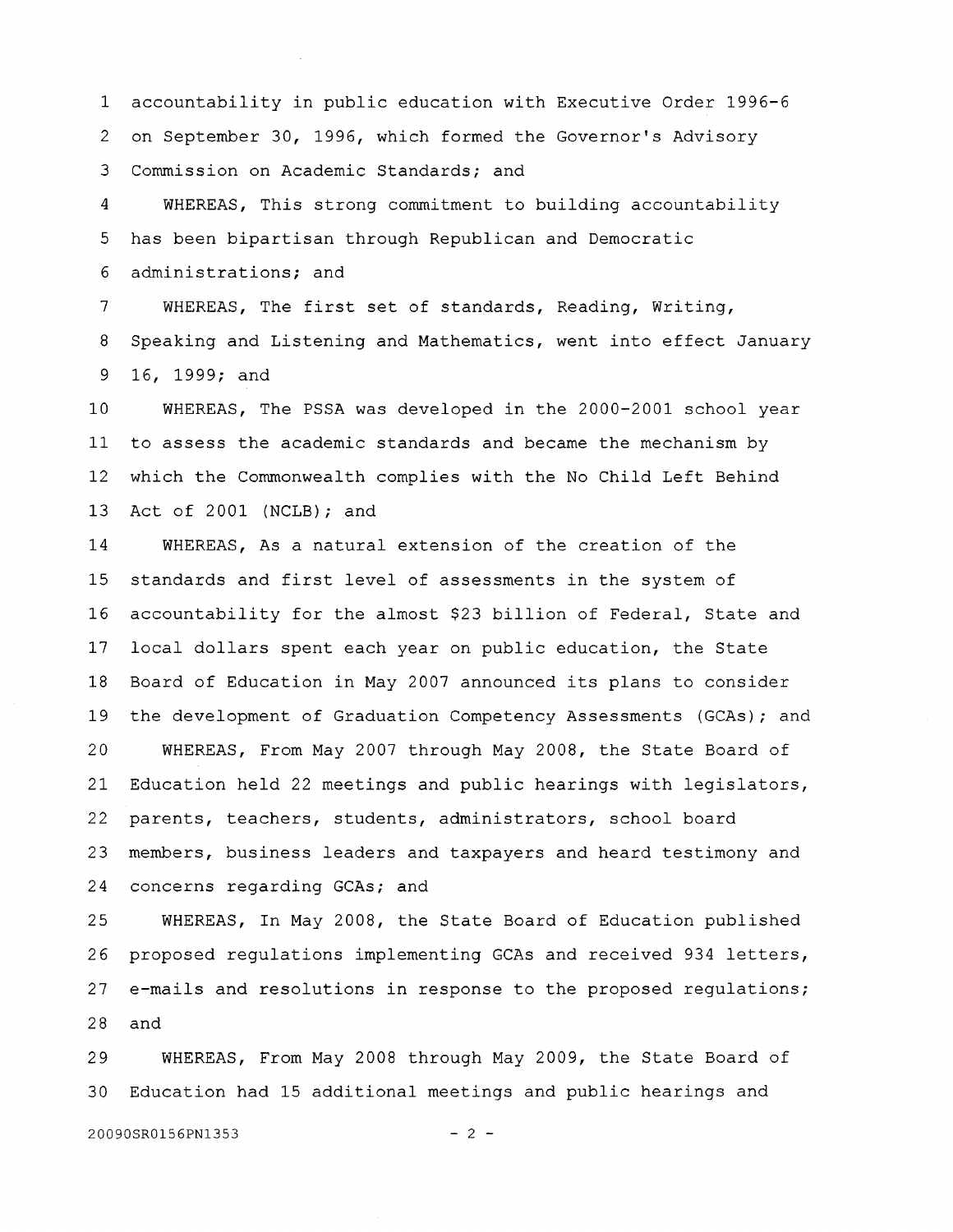1 many informal discussions with education stakeholders, parents, 2 business leaders, students and taxpayers; and

3 WHEREAS, From February 2009 through July 2009, the Education 4 Committee of the Senate held three public hearings on GCAs; and 5 WHEREAS, As a result of the debates and deliberate 6 discussions arising out of the many meetings, public hearings, 7 informal discussions and legislative hearings, the chairman of 8 the State Board of Education engaged in developing a compromise 9 proposal in an attempt to find a resolution to the contentious 10 issue; and

11 WHEREAS, In July 2009, the chairman of the State Board of 12 Education announced a compromise on GCAs developed after 13 conversations with at least 60 legislators and education 14 stakeholders providing for development of voluntary Keystone 15 Exams; and

16 WHEREAS, The resulting compromise has the potential to 17 accomplish three purposes, serving as an end of course 18 examination in ten subject areas, satisfying NCLB Adequate 19 Yearly Progress requirements and replacing local assessments 20 where a school district voluntarily chooses to adopt the use of 21 the Keystone Exams; and

22 WHEREAS, The Keystone Exams would be optional for school 23 districts to use, counting as one-third of a student's overall 24 portfolio to pass a course, and the exams would be administered 25 at the completion of a subject, in some cases as early as the 26 7th grade; and

27 WHEREAS, The Keystone Exams would replace the 11th grade PSSA 28 for NCLB requirements, thus freeing up 18 hours of testing in 29 the classroom that can then be used for classroom instruction, 30 while allowing school districts the option of using one test in

20090SR0156PN1353 - 3 -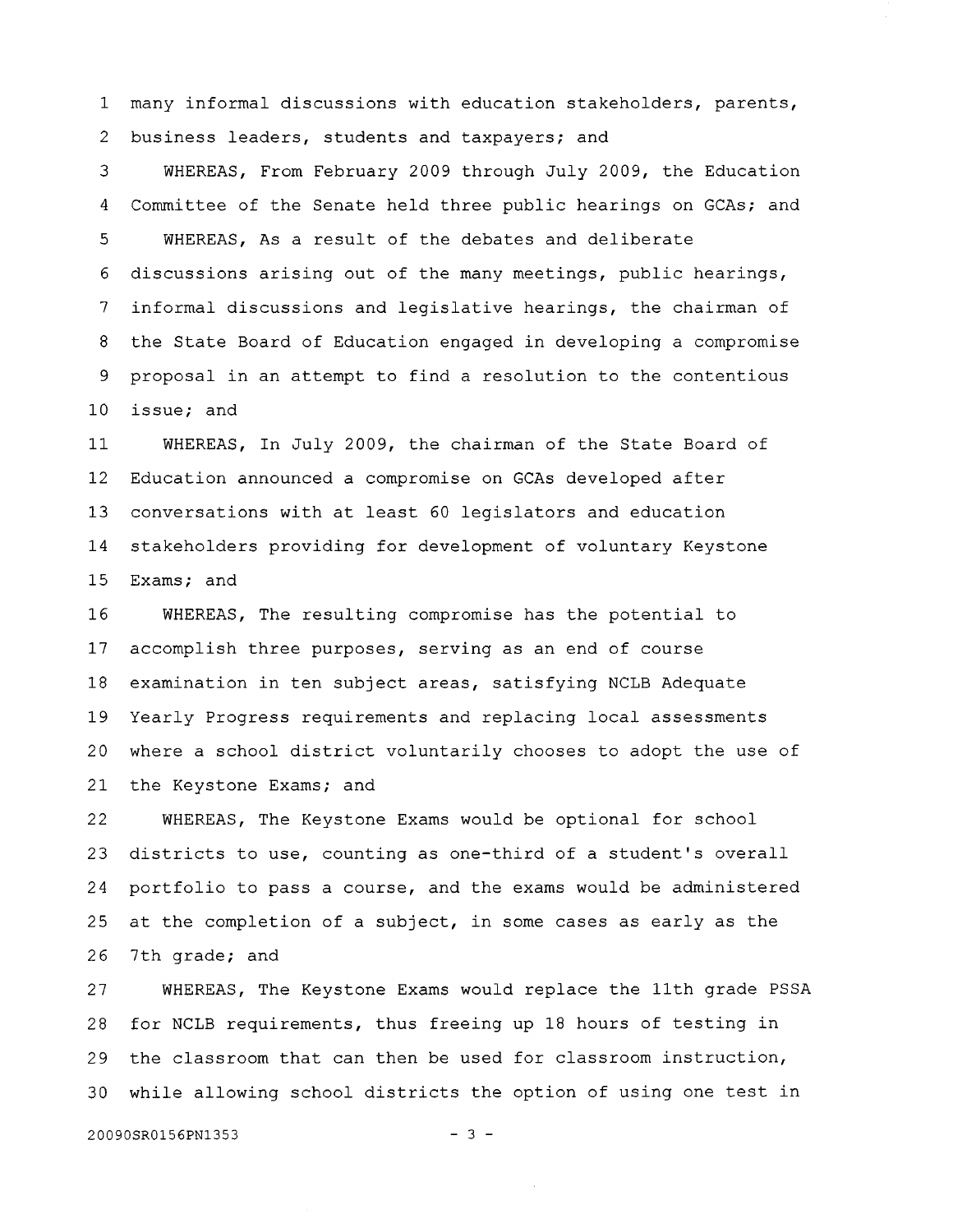1 place of three tests, including the current PSSA, local 2 assessments and classroom exams; and

3 WHEREAS, Classroom instruction will no longer be geared to 4 "teaching to the test," but rather the test will lead to and 5 reflect a renewed direction of student learning of the curricula 6 through the Department of Education's development of model 7 curricula and diagnostic tools; and

8 WHEREAS, School districts would be permitted to continue 9 using local assessments if the assessments are aligned to State 10 standards and validated, with the Commonwealth and school 11 districts splitting the cost of the validation; and 12 WHEREAS, In addition to being allowed to continue to use

13 local validated assessments, school districts would also be 14 permitted to substitute successful passage of Advanced Placement 15 or International Baccalaureate exams in place of utilizing 16 Keystone Exams; and

17 WHEREAS, The new Keystone Exams will be phased in over an 18 eight-year period, spreading out the costs for the exams, which 19 will allow the Commonwealth to realize savings through the 20 elimination of the 11th grade PSSAs, provide the opportunity to 21 seek Federal funding to help offset costs associated with the 22 exams and redirect close to \$40 million to other educational 23 programs; and

2 4 WHEREAS, The proposed compromise gives districts the 25 discretion to allow students who perform at an advanced level on 26 any particular Keystone Exam prior to taking a course to "test 27 out" of the course and be granted course credits without needing 28 to take the course; and

2 9 WHEREAS, The compromise recognizes that some students do not 30 test well on standardized tests by permitting alternative

20090SR0156PN1353 - 4 -